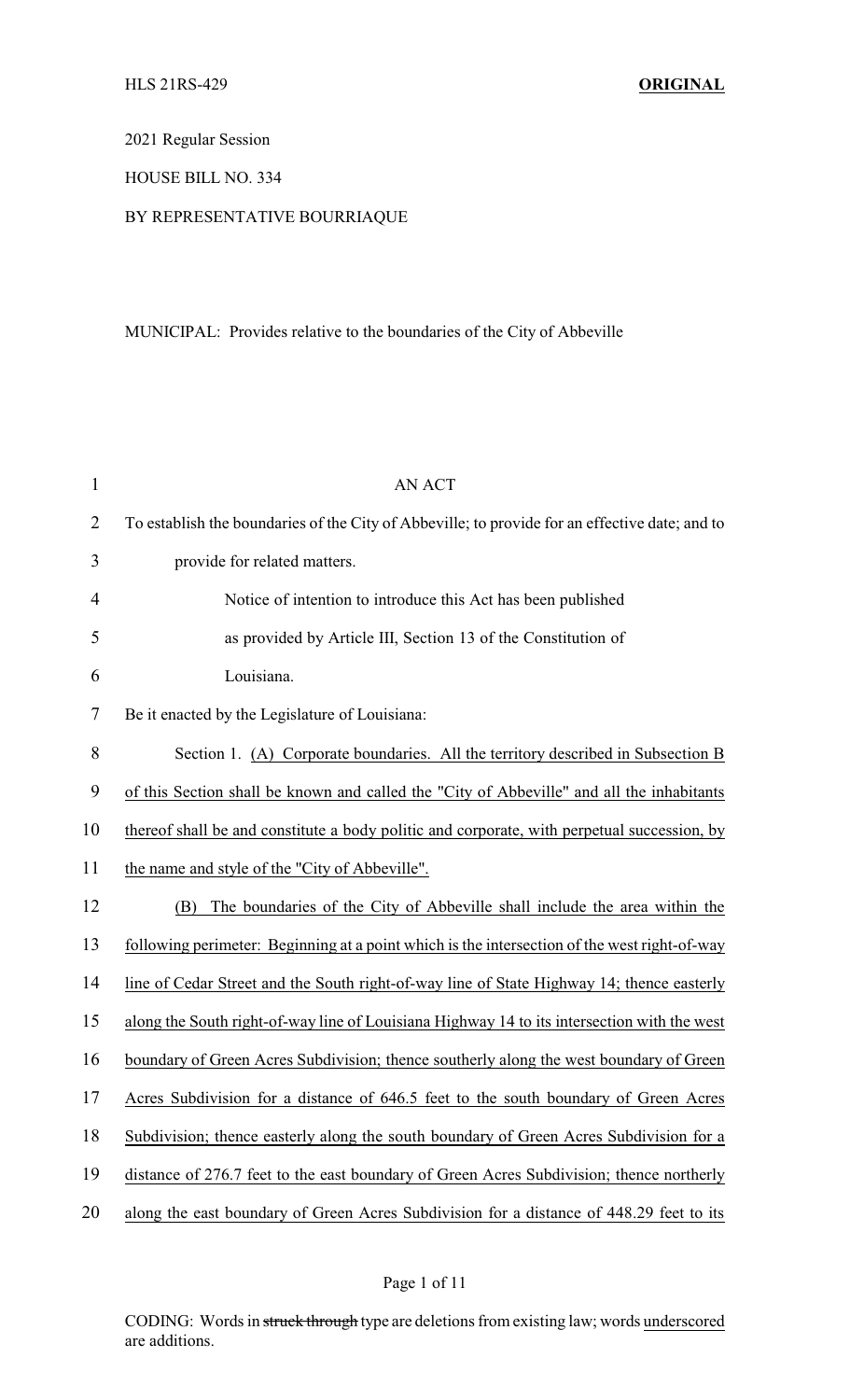| $\mathbf 1$    | intersection southwest corner of Goodwill Industries, Inc. property; thence $S$ 67 $\degree$ 51' 29" E,         |
|----------------|-----------------------------------------------------------------------------------------------------------------|
| $\overline{2}$ | a distance of 148.83 feet; thence N 00 $^{\circ}$ 36' 43" E, a distance of 175.94 feet to its intersection      |
| 3              | with the south right-of-way line of State Highway 14; thence easterly along the south                           |
| $\overline{4}$ | right-of-way line of Louisiana Highway 14 for a distance of approximately 615 feet to the                       |
| 5              | northwest corner of the property of Xue Mei Yang and Ke Nong Shi; thence proceeding                             |
| 6              | along a bearing of S $02^{\circ}$ 07' 19" W, for a distance of 483.90 feet to a point, thence                   |
| 7              | proceeding along a bearing of S 88° 08' 48" E, for a distance of 237.39 feet to a point; thence                 |
| 8              | continuing N 89 $^{\circ}$ 53' 54" E a distance of 625.05 feet to a point; thence continuing along a            |
| 9              | bearing of S 89° 53' 54" W a distance of 251.82 feet to a point; thence proceeding along a                      |
| 10             | bearing of S $00^{\circ}$ 35' 56" W a distance of 255.17 feet to the southern right-of-way line of              |
| 11             | Veterans Memorial Drive (Louisiana State Highway 14); thence easterly along the south                           |
| 12             | right-of-way line of Louisiana Highway 14 to its intersection with the Weiner Development                       |
| 13             | northeast property corner; thence proceeding on a bearing of S 16° 30' 35" W a distance of                      |
| 14             | 767.01 feet; thence S 73° 30' 00" E a distance of 262.18 feet; thence N 18° 51' 28" E a                         |
| 15             | distance of 758.69 feet to its intersection with the south right-of-way line of State Highway                   |
| 16             | 14; thence easterly along the south right-of-way line of Louisiana Highway 14 to its                            |
| 17             | intersection with the east boundary of the Abbeville Chris Crusta Memorial Airport                              |
| 18             | Property; thence northerly along the eastern boundary of the Abbeville Chris Crusta                             |
| 19             | Memorial Airport Property to its northeast corner; thence S 89° 55' W for a distance of 456.5                   |
| 20             | feet; thence N 21 $\degree$ 06' W for a distance of 2,297.52 feet; thence N 76 $\degree$ 44' W for a distance   |
| 21             | of 283.47 feet; thence S 68° 04' W for a distance of 532.50 feet; thence S 34° 32' W for a                      |
| 22             | distance of 283.47 feet; thence S 21 $^{\circ}$ 06' E a distance of 1,913.32 feet; thence S 89 $^{\circ}$ 55' W |
| 23             | for a distance of 1,129.35 feet which intersects the east right-of-way line of North Airport                    |
| 24             | Road; thence southerly along the east right-of-way line of North Airport Road to its                            |
| 25             | intersection with the extension of the north property line of Diversified Healthcare -                          |
| 26             | Abbeville, L.L.C.; thence westerly along the extension of the north property line of                            |
| 27             | Diversified Healthcare - Abbeville, L.L.C. and continuing along said property line S 89° 50'                    |
| 28             | 00" W a total distance of 492.93 feet; thence southerly along the west property line of                         |
| 29             | Diversified Healthcare - Abbeville, L.L.C. on a bearing of S 00° 10' 00" E a distance of                        |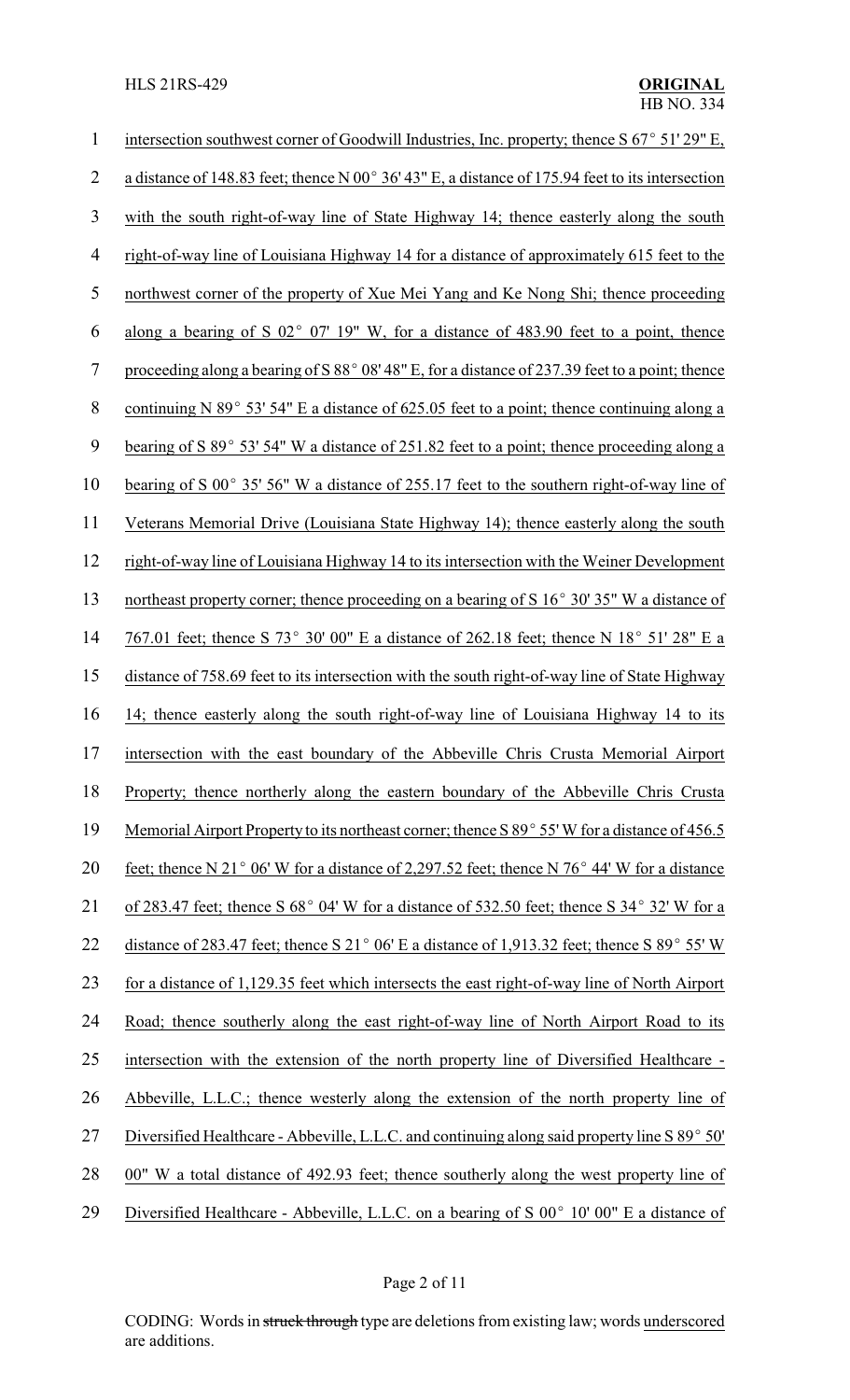| 1              | 448.50 feet to its intersection with the north right-of-way line of Rodeo Road (previously                 |
|----------------|------------------------------------------------------------------------------------------------------------|
| 2              | Old Erath Road); thence westerly along the north right-of-way line of Rodeo Road                           |
| $\mathfrak{Z}$ | (previously Old Erath Road) to its intersection with the east property line of Paul D. Trahan;             |
| 4              | thence N 00 $^{\circ}$ 05' 25" W a distance of 815.61 feet; thence N 00 $^{\circ}$ 16' 29" E a distance of |
| 5              | 765.09 feet; thence S 89 $^{\circ}$ 57' 55" W a distance of 1,209.90 feet to its intersection with the     |
| 6              | extension of the east property line of the Vermilion Parish School Board property; thence                  |
| 7              | northerly along the extension of the east property line of the Vermilion Parish School Board               |
| 8              | Property and continuing along said property line to its intersection with the Southwest corner             |
| 9              | of the property owned by the City of Abbeville for the electrical substation; thence along the             |
| 10             | south property line S 89° 56' W for a distance of 250,0 feet to the southeast corner of said               |
| 11             | property; thence along the east property line S $00^{\circ}$ 04' E for a distance of 250.0 feet to the     |
| 12             | northeast corner of said property and also the northern boundary of Sunrise Gardens; thence                |
| 13             | in a northwesterly direction along the northern boundary line of Sunrise Gardens and                       |
| 14             | continuing to a point which is the southern right-of-way line of Louisiana State Highway                   |
| 15             | 338; thence along the southern right-of-way line of Louisiana Highway 338 on a bearing of                  |
| 16             | S 49° 00' 00" W a distance of 35.81 feet to a point being the intersection of the southern                 |
| 17             | right-of-way line of Louisiana Highway 338 and the eastern right-of-way line of Wildcat                    |
| 18             | Road; thence along an extension of the eastern right-of-way line of Wildcat Road to its                    |
| 19             | intersection with the Northwest right-of-way of Lafitte Road (Louisiana Highway No. 338);                  |
| 20             | thence proceeding S 48° 56' 07" W along the Northwest right-of-way line of Lafitte Road                    |
| 21             | a distance of 30.39 feet to a point; thence proceeding N 79° 57' 29" W a distance of 889.41                |
| 22             | feet to a point; thence proceeding S 10° 00' 00" W a distance of 529.26 feet to a point which              |
| 23             | is the north right of way line of East Jane Street; thence westerly along the north                        |
| 24             | right-of-way line of East Jane Street to its intersection with the southwest corner of Lot 10              |
| 25             | of "Plantation Ridge: The Estates"; thence N 10°00' 00" E, 529.80 feet to a $\frac{1}{2}$ " I.R. which     |
| 26             | is the N.W. corner of Lot 10 of "Plantation Ridge: The Estates"; thence N 79° 57' 29" W a                  |
| 27             | distance of 1359.70 feet to the intersection of the centerline of a drainage ditch and the                 |
| 28             | northwest corner of Plantation Ridge Phase III property; thence S 71° 05' 06" W a distance                 |
| 29             | of 50.31 feet; thence S 82° 47′ 39″ W a distance of 66.03 feet; thence S 72° 02′ 10″ W a                   |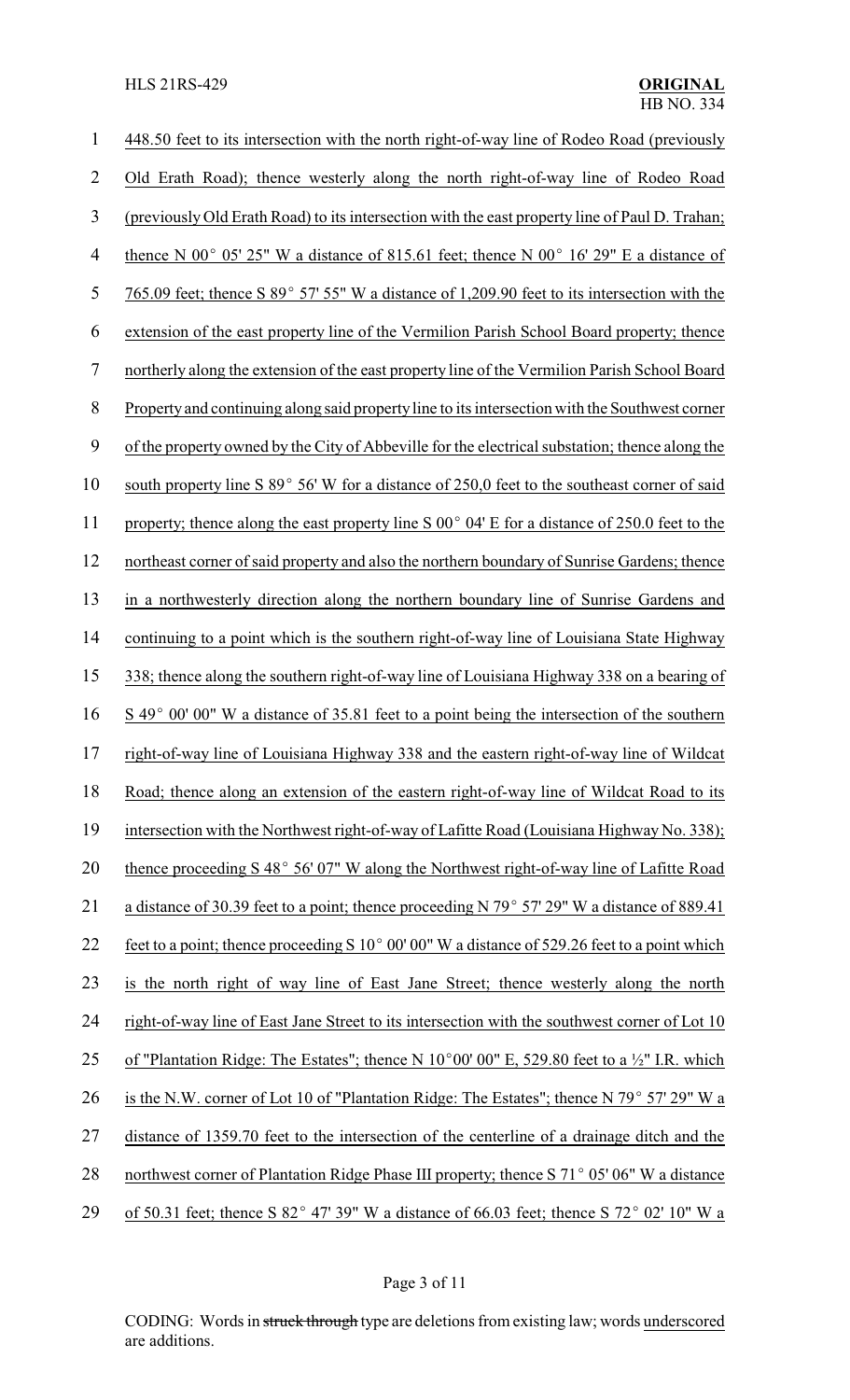| $\mathbf 1$    | distance of 48.47 feet; thence S 56° 30′ 49″ W a distance of 48.10 feet; thence S 63° 47′                        |
|----------------|------------------------------------------------------------------------------------------------------------------|
| $\overline{2}$ | 54" W a distance of 108.8 feet; thence S 85° 10' 48" W a distance of 41.14 feet; thence S                        |
| 3              | 88° 14′ 29″ W a distance of 27.37 feet; thence S 62° 51′ 11″ W a distance of 44.86 feet;                         |
| $\overline{4}$ | thence S 57° 52′ 09″ W a distance of 48.08 feet; thence S 60° 47′ 20″ W a distance of 35.08                      |
| 5              | feet; thence S $69^{\circ}$ 42' $27''$ W a distance of 52.11 feet; thence S $76^{\circ}$ 23' 02" W a distance of |
| 6              | 91.58 feet; thence S 78° 29' 44" W a distance of 60.83 feet; thence S 80° 16' 47" W a                            |
| $\tau$         | distance of 37.56 feet; thence S 70° 10′ 44″ W a distance of 64.27 feet; thence S 73° 41′                        |
| 8              | 46" W a distance of 50.50 feet; thence S 77° 47' 58" W a distance of 72.51 feet; thence                          |
| 9              | S 82° 28′ 18″ W a distance of 70.02 feet; thence S 74° 41′ 35″ W a distance of 68.91 feet;                       |
| 10             | thence S 73° 00' 30" W a distance of 74.90 feet; thence N 80° 00' 00" W a distance of 72.67                      |
| 11             | feet; thence S 10° 00' 00" W a distance of 5 feet to the north right-of-way line of East Jane                    |
| 12             | Street and continuing along same bearing to the south right-of-way line of East Jane Street;                     |
| 13             | thence easterly along the south right-of-way line of East Jane Street to its intersection with                   |
| 14             | the west right-of-way line of La. Highway 338; thence southerly along the west right-of-way                      |
| 15             | of said highway to its intersection with the northeast corner of the property of Platinum                        |
| 16             | Healthcare Management, L.L.C.; thence proceeding on a bearing of N $79^{\circ}$ 51' 00" W, for                   |
| 17             | a distance of 3220 feet to a point, thence proceeding on a bearing of S 28° 25' 39" W, for a                     |
| 18             | distance of 561.08 feet to a point; thence proceeding along a bearing of S 79 $\degree$ 53' 46" E, for           |
| 19             | a distance of 66.16 feet, which is the northwest property corner of lot 60 of Ruth Farm                          |
| 20             | Subdivision; thence proceeding on a bearing of S $10^{\circ}$ - 06' 14" W a distance of 153.50 feet,             |
| 21             | which is the north right-of-way line of Marcia Avenue; thence easterly along said                                |
| 22             | right-of-way line a distance of 200 feet which is the southeast property corner of Lot 61 of                     |
| 23             | Ruth Farm Subdivision; thence proceeding on a bearing of N $10^{\circ}$ 06' 14" E a distance of                  |
| 24             | 153.50 feet, which is the southern property line of North Abbeville Holding Company, LLC;                        |
| 25             | thence proceeding on a bearing of N 79 $\degree$ 53' 46" W, for a distance of 3049.53 feet which is              |
| 26             | the western right-of-way line of Louisiana State Highway No. 338 (Lafitte Road); thence                          |
| 27             | southerly along the west right-of-way of Lafitte Road to its intersection with the north                         |
| 28             | right-of-way line of Meaux Lane; thence westerly along the north right-of-way line of                            |
| 29             | Meaux Lane to its intersection with an extension of the west property line of the Lucille                        |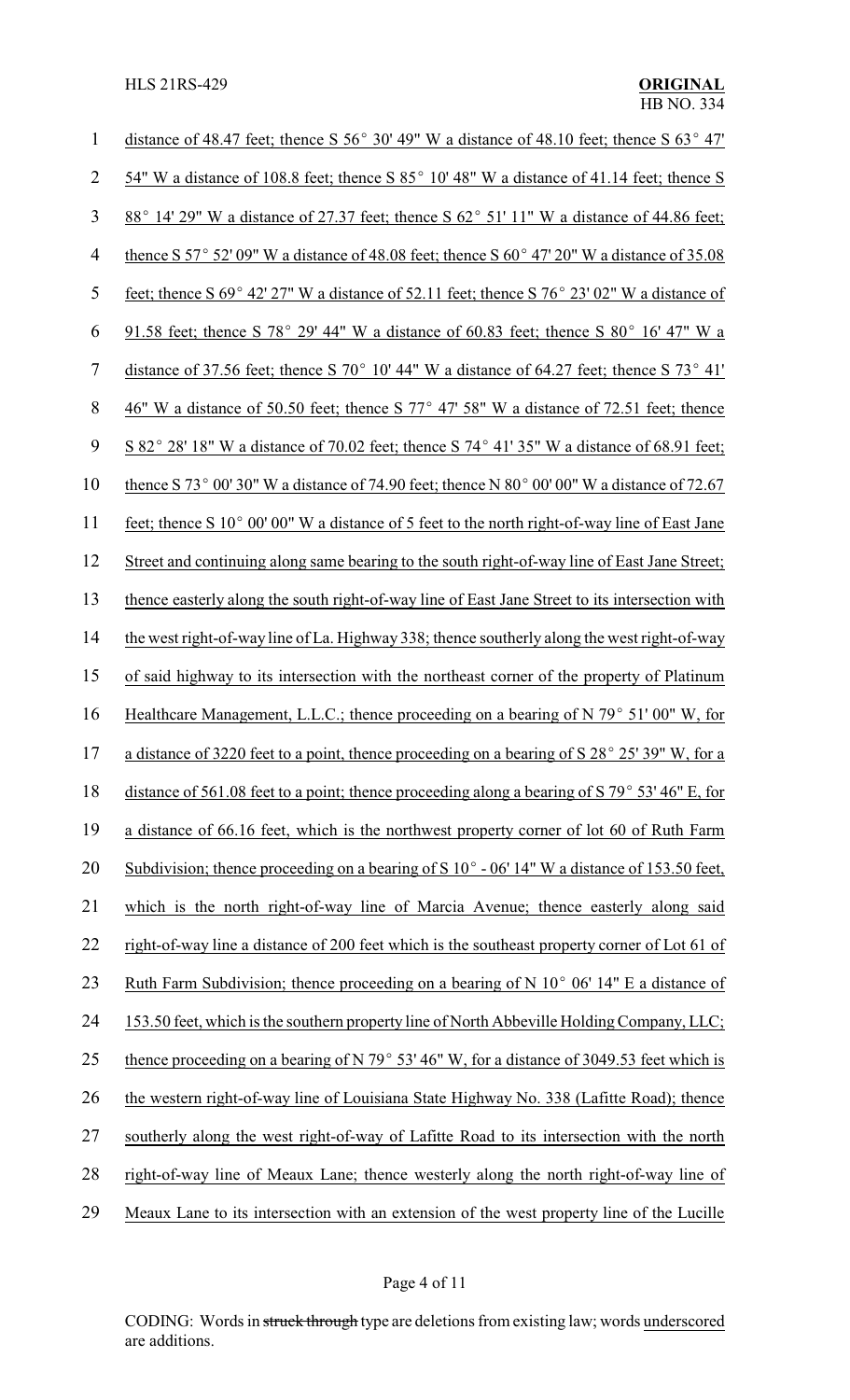| 1              | Perry Property; thence southerly along said extension to the south right-of-way line of                        |
|----------------|----------------------------------------------------------------------------------------------------------------|
| 2              | Meaux's Lane; thence N 79 $^{\circ}$ 45' 10" W, a distance of 600.71 feet along said right-of-way;             |
| 3              | thence S 10°36' 39" W, a distance of 4.18 feet, thence N 70° 45' 10" W, a distance of 508.25                   |
| $\overline{4}$ | feet along the south right-of-way of Meaux's Lane; thence S 10° 36' 39" E, a distance of                       |
| 5              | 186.0 feet to the north property line of land belonging to the City of Abbeville; thence                       |
| 6              | westerly along the north property line of the City of Abbeville property to its intersection                   |
| 7              | with the southeastern property corner of Sassy Suds Carwash, LLC; thence N 09° 57′ 08″ E                       |
| 8              | along the eastern property line of Sassy Suds Carwash, LLC to its intersection with the south                  |
| 9              | right-of-way line of Meaux Lane; thence westerly along said south right-of-way line to its                     |
| 10             | intersection with the east right-of-way line of Didier Street; thence southerly along the east                 |
| 11             | right-of-way line of Didier Street to its intersection with the southwestern property corner                   |
| 12             | of Sassy Suds Carwash, LLC; thence N 80° 02' 27" W to the west right-of-way line of Didier                     |
| 13             | Street; thence N $10^{\circ}$ 20' 53" E, along the west right-of-way line of Didier Street for a               |
| 14             | distance of 197.08 feet to the south right-of-way line of Meaux's Lane; thence N 79° 39'                       |
| 15             | 25" W, along the south right-of-way line of Meaux's Lane for a distance of 545.35 feet to a                    |
| 16             | point formed by the intersection of the west property line of the City of Abbeville property                   |
| 17             | and the south right-of-way line of Meaux's Lane; thence S 10° 29' 02" W along the property                     |
| 18             | line common to the property of Annie Louise Meaux or assigns and property of the City of                       |
| 19             | Abbeville for a distance of 198.63 feet to the southeast corner of the property of Annie                       |
| 20             | Louise Meaux or assigns; thence westerly along the north property line of the City of                          |
| 21             | Abbeville property to its intersection with the west right-of-way of Alphonse Street; thence                   |
| 22             | N 34° 25′ 52″ E along the west right-of-way line of Alphonse Street to a point on the South                    |
| 23             | line of Lot 45, Magnolia Subdivision; thence N 79 $^{\circ}$ 40' W a distance of 1,010.43 feet; thence         |
| 24             | S 10°20' W a distance of 270.0 feet; thence N 79°40' W a distance of 272.89 feet to the east                   |
| 25             | right-of-way line of North State Street; thence continuing along the east right-of-way line                    |
| 26             | of North State Street S 09° 50' E a distance of 89.71 feet; thence S 89° 28' E a distance of                   |
| 27             | 20.28 feet; thence S 00 $^{\circ}$ 32' W a distance of 21.63 feet; thence N 79 $^{\circ}$ 11' W for a distance |
| 28             | of 885.5 feet; thence N 77° 31' W for a distance of 200 feet; thence N 80° 00' W for a                         |
| 29             | distance of 183.42 feet; thence N 78° 40' W to the West bank of Vermilion River; thence                        |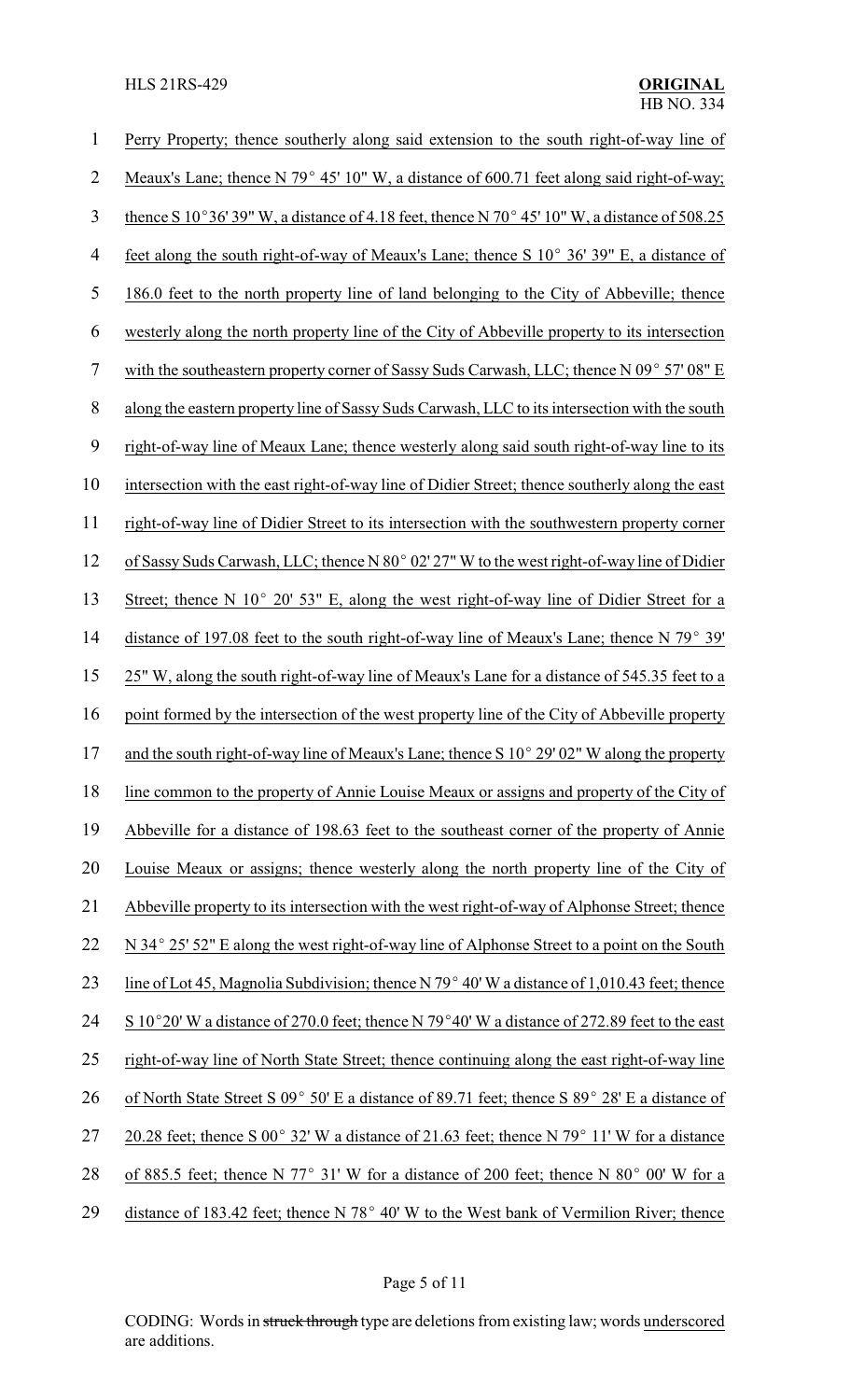| 1              | northerly along the west bank of the Vermilion River to the north property line of Tract 3                      |
|----------------|-----------------------------------------------------------------------------------------------------------------|
| $\overline{2}$ | of the division of the Heirs of Ellie A. Chauvin, et al; thence westerly along said property                    |
| 3              | line to the east right-of-way line of U.S. Highway 167; thence northerly along the east                         |
| $\overline{4}$ | right-of-way of U.S. Highway 167 to its intersection with an extension of the northern                          |
| 5              | right-of-way line of Redwood Road; thence westerly along said northern right-of-way line                        |
| 6              | of Redwood Road to its intersection of the southeastern property corner of James A Noel,                        |
| $\overline{7}$ | Sr. and Marilyn Haydell Noel property; thence N 32° 10' 59" E a distance of 456.37 feet to                      |
| 8              | a point; thence N 81°15' 21" W a distance of 457.96 feet to a point; thence S 32° 59' 19" W                     |
| 9              | a distance of 459.26 feet to a point which is the southwest corner of said property and the                     |
| 10             | northern right-of-way line of Redwood Road; thence continuing westerly along said northern                      |
| 11             | right-of-way line of Redwood Road approximately 174 feet to a point which is the existing                       |
| 12             | corporate limit line for the City of Abbeville; thence N 32°31' 56" E a distance of 479.53                      |
| 13             | feet to a point; thence N 81° 34′ 23″ W a distance of 458.70 feet to a point; thence N 23° 36′                  |
| 14             | 28" E a distance of 115.87 feet to a point; thence N 79° 52' 54" W a distance of 770.59 feet                    |
| 15             | to a point which is the eastern right-of-way line of Coulee Kinney Road; thence southerly                       |
| 16             | along said eastern right-of-way line of Coulee Kinney Road to a point which is the                              |
| 17             | intersection of the eastern right-of-way line of Coulee Kinney Road and the north property                      |
| 18             | line of Ellie Mae Chauvin Beach property and continue southerly from this point along the                       |
| 19             | east right-of-way of Coulee Kinney Drive for a distance of approximately 580 feet; thence                       |
| 20             | along a bearing of N $80^{\circ}$ 00' W for a distance of 348.7 feet to a point; thence along a bearing         |
| 21             | of S 10 $^{\circ}$ 00' W for a distance of 315.53 feet; thence along a bearing of N 85 $^{\circ}$ 33' 07" W for |
| 22             | a distance of 28.21 feet; thence along a bearing of N $85^{\circ}$ 22' 32" W for a distance of 162.75           |
| 23             | feet; thence N 85° 10' 21" W for a approximately 1400 feet to the southeast corner of the                       |
| 24             | Betty L. Choate property; thence N 10 $^{\circ}$ 10' 52" E, a distance of 320.96 feet; thence N 79 $^{\circ}$   |
| 25             | $47'$ 08" W a distance of 150.00 feet; thence S 10 $^{\circ}$ 10' 52" W a distance 321.03 feet; thence          |
| 26             | N 85° 10′ 21″ W to the centerline of Coulee Kinney; thence southerly along the present                          |
| 27             | centerline of Coulee Kinney for a distance of 715.80 feet to a point; thence along a bearing                    |
| 28             | of S 85° 04′ 02″ E to a point which is the west property line belonging to David Thompson                       |
| 29             | whose address is 1216 Carolyn Drive; thence south along said property line to the southern                      |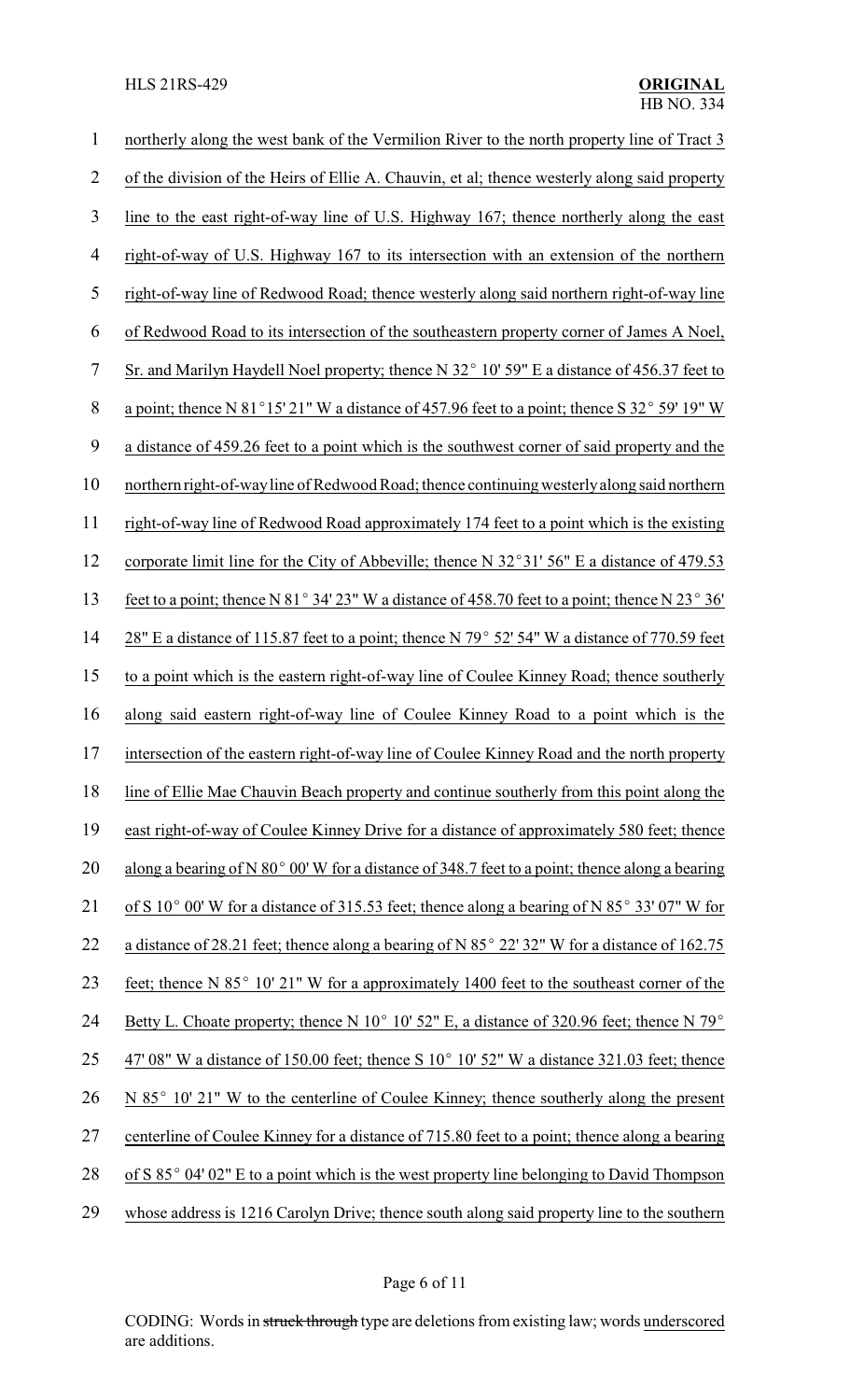| $\mathbf 1$ | right-of-way line of Carolyn Drive; thence easterly along the southern right-of-way line of             |
|-------------|---------------------------------------------------------------------------------------------------------|
| 2           | Carolyn Drive approximately 380 feet to the west property line of corner lot located at the             |
| 3           | southwest corner of Carolyn Drive and Coulee Kinney Drive, said point being 300 feet west               |
| 4           | of the centerline of Coulee Kinney Drive; thence southerly along said property line to a point          |
| 5           | which is parallel and 300 feet south of Carolyn Drive; thence westerly along said line being            |
| 6           | parallel and 300 feet south of Carolyn Drive to its intersection with the centerline of Coulee          |
| 7           | Kinney; thence southerly along the centerline of Coulee Kinney to a point which is parallel             |
| 8           | and 100 feet south of Bruno Street; thence easterly along a line which is parallel and 100 feet         |
| 9           | south of Bruno Street to its intersection with the western right-of-way of Coulee Kinney                |
| 10          | Drive; thence southerly along the western right-of-way line of Coulee Kinney Drive to a said            |
| 11          | point located on the north property line of Tract 1 of the Dudley John LeBlanc Heirs'                   |
| 12          | property; thence along a bearing of N 79° 41' 24" W for a distance of 336.24 feet to a point;           |
| 13          | thence along a bearing of N 79 $^{\circ}$ 26' 10" W for a distance of 1,006.29 feet to a point; thence  |
| 14          | along a bearing of N $80^{\circ}$ 05' 38" W for a distance of 456.82 to a point of intersection along   |
| 15          | the east bank of Coulee Kinney; thence continuing along the east bank of Coulee Kinney                  |
| 16          | along a bearing of S $06^{\circ}$ 34' 36" E for a distance of 66.12 feet to a point, and continuing     |
| 17          | along a bearing of S 19 $^{\circ}$ 29' 41" W for a distance of 63.45 feet to a point, and continuing    |
| 18          | along a bearing of $S$ 45 $^{\circ}$ 57' 19" W for a distance of 103.41 feet to a point, and continuing |
| 19          | along a bearing of S $76^{\circ}$ 14' 26" W for a distance of 152.25 feet to a point, and continuing    |
| 20          | along a bearing of S 70 $^{\circ}$ 31' 21" W for a distance of 120.02 feet to a point, and continuing   |
| 21          | along a bearing of $S\ 68^{\circ}$ 58' 48" W for a distance of 128.35 feet to a point, and continuing   |
| 22          | along a bearing of S $75^{\circ}$ 37' 20" W for a distance of 53.5 feet to a point, and continuing      |
| 23          | along a bearing of S 58° 04′ 37″ W for a distance of 33.55 feet to a point, and continuing              |
| 24          | along a bearing of S 26° 16′ 54″ W for a distance of 52.94 feet to a point, and continuing              |
| 25          | along a bearing of S $05^{\circ}$ 53' 55" E for a distance of 40.04 feet to a point, and continuing     |
| 26          | along a bearing of S 22° 04' 50" E for a distance of 44.38 feet to a point, and continuing              |
| 27          | along a bearing of S $40^{\circ}$ 50' 19" E for a distance of 47.12 feet to a point, and continuing     |
| 28          | along a bearing of S $47^{\circ}$ 46' 03" E for a distance of 36.86 feet to a point, and continuing     |
| 29          | along a bearing of S $66^{\circ}$ 58' 21" E for a distance of 11.74 feet to a point, and continuing     |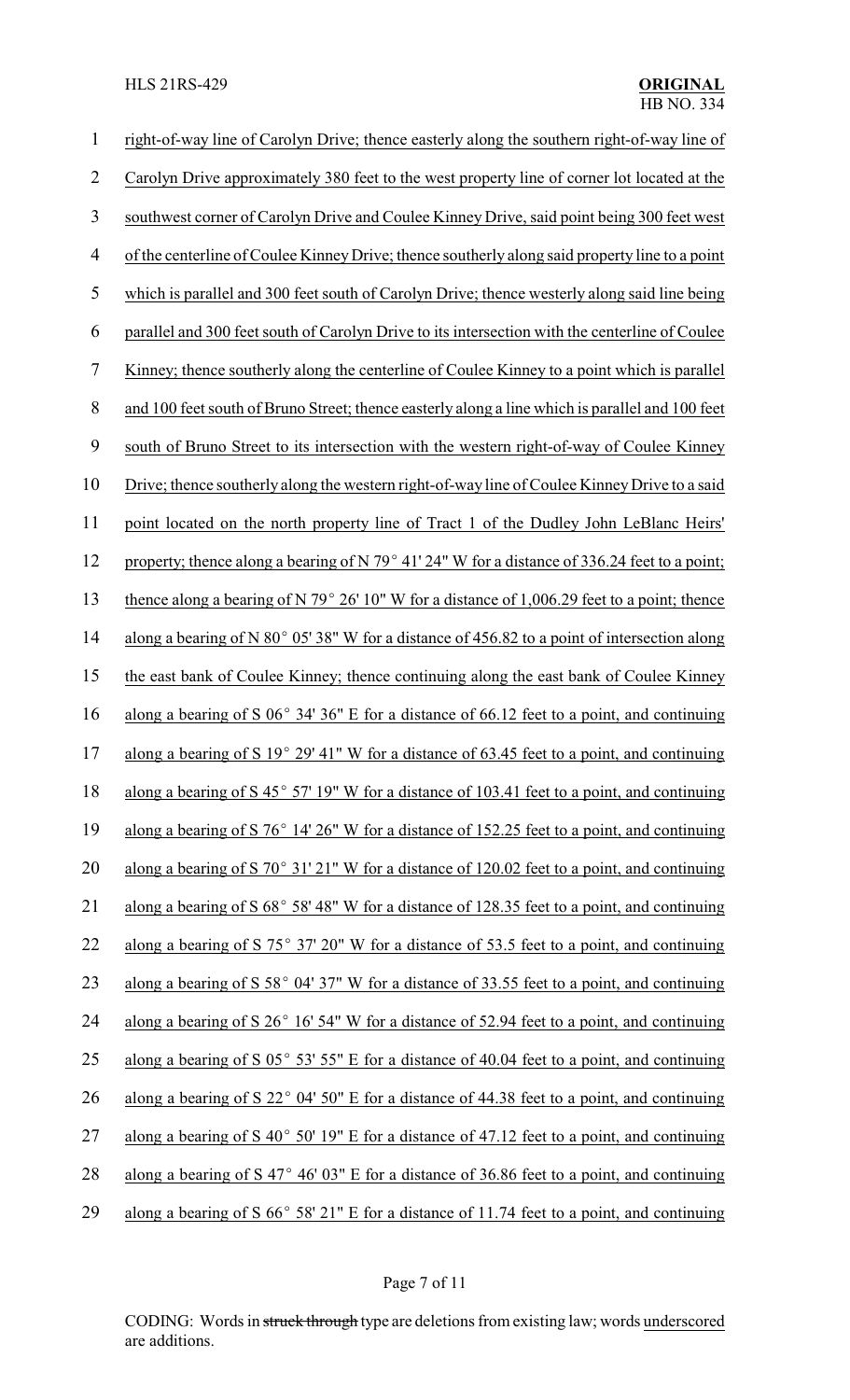| $\mathbf{1}$   | along a bearing of S $60^{\circ}$ 57' 52" E for a distance of 31.22 feet to a point, and continuing               |
|----------------|-------------------------------------------------------------------------------------------------------------------|
| $\overline{2}$ | along a bearing of S 43 $^{\circ}$ 45' 03" E for a distance of 36.06 feet to a point; and continuing              |
| 3              | southerly along the east bank of Coulee Kinney to its intersection with a line running parallel                   |
| $\overline{4}$ | to and 300 feet southwesterly from the southwest right-of-way line of Louisiana Highway                           |
| 5              | 14 (Port Street); thence southeasterly along said parallel line to its intersection with the north                |
| 6              | right-of-way line of Camper Trailer Park Road; thence westerly along the North right-of-way                       |
| $\overline{7}$ | line of the Camper Trailer Park Road to its intersection with the eastern property line of the                    |
| $8\,$          | Abbeville Camper Trailer Park; thence northerly along said eastern property line to said                          |
| 9              | Park's northeast corner; thence westerly along said Park's north property line for a distance                     |
| 10             | of 1,286 feet to said Park's northwest corner; thence S 29° 24' W along said Park's western                       |
| 11             | property line for a distance of 432.1 feet to a point; thence S 29° 41' W along the same                          |
| 12             | western property line for a distance of 345.3 feet to said Park's southwest property corner;                      |
| 13             | thence S 80° 21' E for a distance of approximately 1,568 feet to said Park's southeast                            |
| 14             | property corner; thence northerly along the eastern property line of said Park to a point                         |
| 15             | where it intersects with the southern right-of-way line of the Camper Trailer Park Road;                          |
| 16             | thence easterly along said right-of-way to a point where it intersects with a line drawn                          |
| 17             | parallel to and 300 feet south of the southern right-of-way of Louisiana Highway 14 (Port                         |
| 18             | Street); thence easterly along said parallel line to a point where it intersects the western                      |
| 19             | property line of Tract No. 5 of an Act of Partition of the property belonging to Claude L.                        |
| 20             | Blanchard, Jr., et al; thence $S9^{\circ}10'$ W along a line for approximately 350.6 feet; thence S               |
| 21             | $80^{\circ}$ 40' E for a distance of 1,010 feet; thence S $9^{\circ}$ 10' W along a line to its intersection with |
| 22             | the north property line of Wild Oak Subdivision; thence along said North property line N                          |
| 23             | $69^{\circ}$ 45' 00" W to the northwest corner of said subdivision; thence along the west property                |
| 24             | line of said subdivision N $20^{\circ}$ 15' 00" E a distance of 320.00 feet to its intersection with the          |
| 25             | north right-of-way line of the Louisiana & Delta Railroad Company tracks; thence westerly                         |
| 26             | along the north right-of-way line of the Louisiana & Delta Railroad tracks for a distance of                      |
| 27             | approximately 1,370 feet to its intersection with the extension of the western boundary line                      |
| 28             | of the properties of the Erath Sugar Co., Ltd. and Revis Sirmon; thence S 46° 43' 41" W                           |
| 29             | along the western boundary lines of the properties of Erath Sugar Co., Ltd., and Revis                            |

Page 8 of 11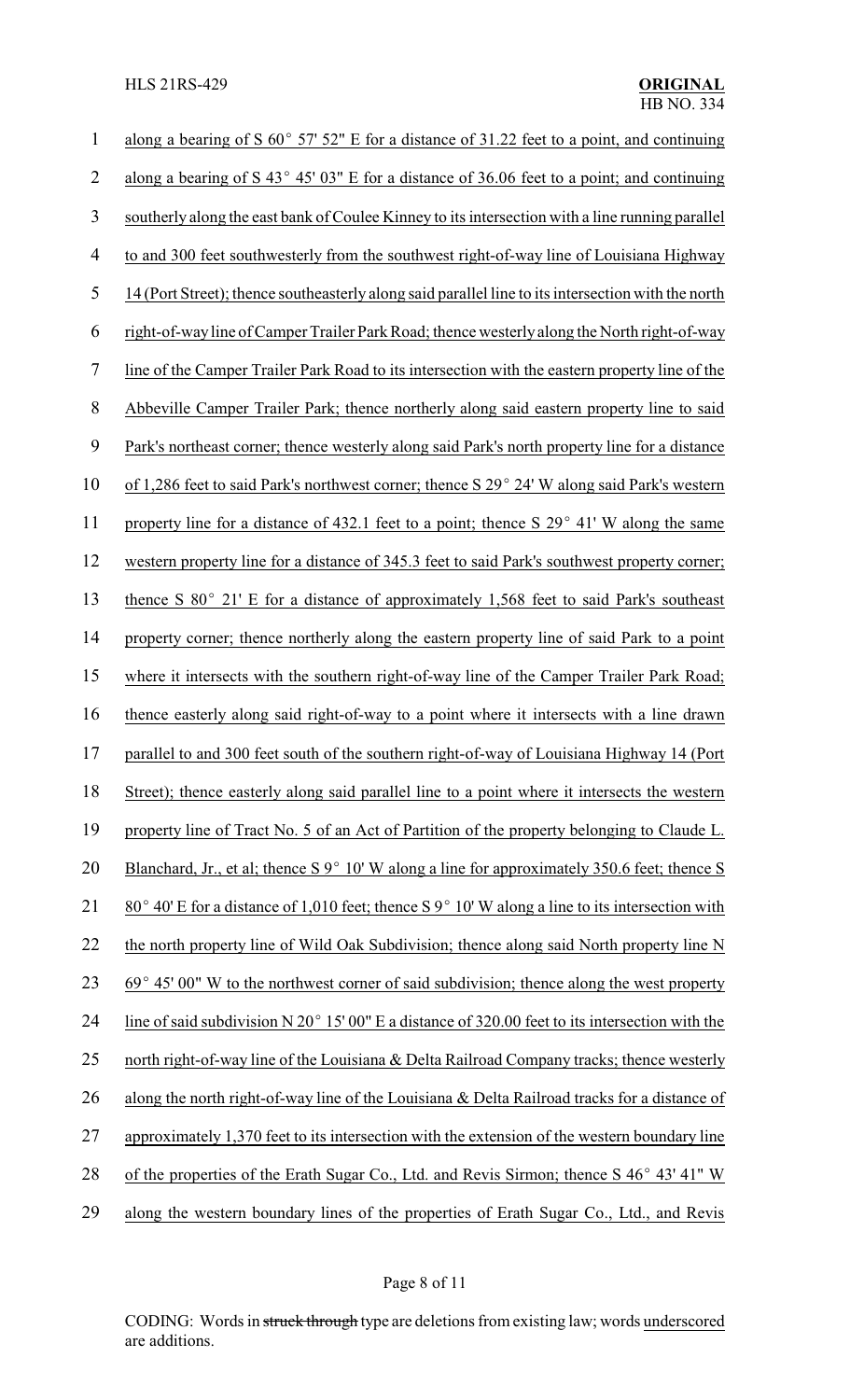| 1  | Sirmon to the Southwest property corner of the property of Revis Sirmon; thence Easterly                 |
|----|----------------------------------------------------------------------------------------------------------|
| 2  | along the south property line of the Revis Sirmon property and an extension thereof to the               |
| 3  | south property line of the Erath Sugar Co. property and an extension thereof to its                      |
| 4  | intersection with the east bank of Vermilion River; thence southwesterly along the eastern               |
| 5  | bank of Vermilion River to its intersection with the south property line of the John J. Sellers          |
| 6  | Estate; thence S $81^{\circ}$ 00' E along said south property line a distance of 1,774 feet to its       |
| 7  | intersection with the eastern property line of the John J. Sellers Estate; thence N $12^{\circ}$ 55' E   |
| 8  | along said east property line a distance of 363.15 feet to its intersection with the southern            |
| 9  | right-of-way line of Sellers Drive; thence easterly along the southern right-of-way line of              |
| 10 | Sellers Drive to its intersection with the eastern right-of-way line of Sellers Drive; thence            |
| 11 | northerly along the east right-of-way line of Sellers Drive to the southern property line of             |
| 12 | Eaton Park Subdivision; thence easterly along the southern property line of the Eaton Park               |
| 13 | Subdivision to its intersection with the western property line of Oakview Subdivision; thence            |
| 14 | S 9° 00' W along the west property line of Oakview Subdivision a distance of 466.83 feet                 |
| 15 | to its intersection with the south property line of said subdivision; thence $S 80^{\circ} 16' E$ along  |
| 16 | the south property line of Oakview Subdivision a distance of 939.38 feet to its intersection             |
| 17 | with the east property line of said subdivision; thence $N 9^{\circ} 00' E$ along the east property line |
| 18 | of Oakview Subdivision a distance of 462.2 feet to its intersection with the south property              |
| 19 | line of Eaton Park Subdivision; thence easterly along the south boundary line of Eaton Park              |
| 20 | Subdivision, and an extension thereof, to its intersection with the east right-of-way line of            |
| 21 | South State Street; thence northerly along the east right-of-way line of South State Street to           |
| 22 | its intersection with the southwest property corner of Elridge Joseph Vincent, Jr.,                      |
| 23 | monumented by a 5/8" Iron Rod; thence on a bearing of N $77^{\circ}$ 28' 00" W and a distance of         |
| 24 | 914.05 feet to a 5/8" Iron Rod which is the southeast corner of said property, and also the              |
| 25 | west property line of Eugene M. Sellers, et al, property (formerly John J. Sellers property);            |
| 26 | thence in a southerly direction along the west property line of Eugene M. Sellers, et al,                |
| 27 | property to the Southwest property corner of the Eugene M. Sellers, et al, property; thence              |
| 28 | Easterly along the South property line of the Eugene M. Sellers, et al, property to its                  |
| 29 | intersection with the west right-of-way line of South Guegnon Street; thence northerly along             |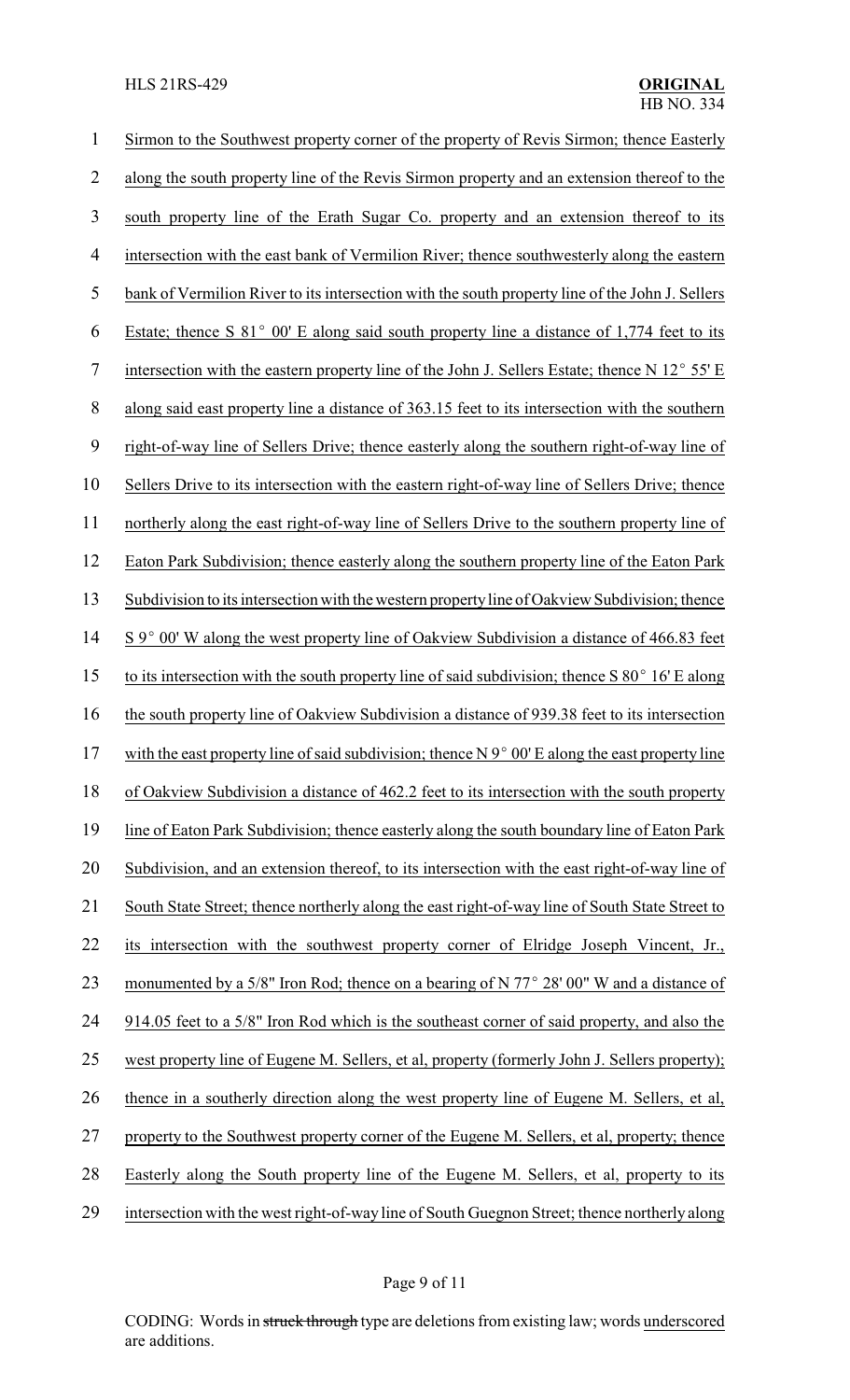#### HLS 21RS-429 **ORIGINAL**

| $\mathbf 1$ | the west right-of-way of South Guegnon Street to its intersection with the extension of the     |
|-------------|-------------------------------------------------------------------------------------------------|
| 2           | South boundary of Lampman Subdivision; thence easterly along the south boundaries of            |
| 3           | Lampman and Harlem Subdivision to the southeast corner of Lot 10 of said Harlem                 |
| 4           | Subdivision; thence northerly along the easterly boundary of Lot 10 to its intersection with    |
| 5           | the southwest corner of Lot 1 of Block I of Harlem Subdivision; thence easterly along the       |
| 6           | southern boundary of Lots 1 and 2 of Block I of Harlem Subdivision to the southeast corner      |
| $\tau$      | of Lot 2; thence northerly along the eastern boundary of Lot 2 of Block I in Harlem             |
| 8           | Subdivision and along the east right-of-way of Dorie Miller Street to its intersection with the |
| 9           | north right-of-way of McClellan Avenue; thence easterly along the north right-of-way of         |
| 10          | McClellan Avenue to its intersection with the west right-of-way of South John M. Hardy          |
| 11          | Drive; thence northerly along the west right-of-way of South John M. Hardy Drive to its         |
| 12          | intersection with the north right-of-way line of Louisiana & Delta Railroad Company main        |
| 13          | track; thence easterly along the north right-of-way line of said railroad right-of-way to its   |
| 14          | intersection with the east right-of-way line of South Hospital Road; thence northerly along     |
| 15          | the easterly right-of-way of South Hospital Road to its intersection with the north bank of     |
| 16          | Young's Coulee Canal; thence easterly along the north bank of Young's Coulee Canal to its       |
| 17          | intersection with the extension of the west right-of-way line of Cedar Street; thence northerly |
| 18          | along the west right-of-way of Cedar Street to its intersection with the south right-of-way     |
| 19          | line of State Highway 14, which is the point of beginning.                                      |
| 20          | Section 2. The provisions of this Act provide exclusively for the boundaries of the             |
| 21          | City of Abbeville and specifically supersede the provisions of Section 1 of Act No. 103 of      |
| 22          | the 1850 Regular Session of the Third General Assembly of the State of Louisiana and            |
| 23          | Section 1 of Act No. 179 of the 1855 Second Session of the Second General Assembly of           |
|             |                                                                                                 |

the State of Louisiana and any ordinance adopted by the governing authority of Abbeville.

# Section 3. The provisions of this Act shall have prospective application only.

 Section 4. This Act shall become effective upon signature by the governor or, if not 27 signed by the governor, upon expiration of the time for bills to become law without signature by the governor, as provided by Article III, Section 18 of the Constitution of Louisiana. If

Page 10 of 11